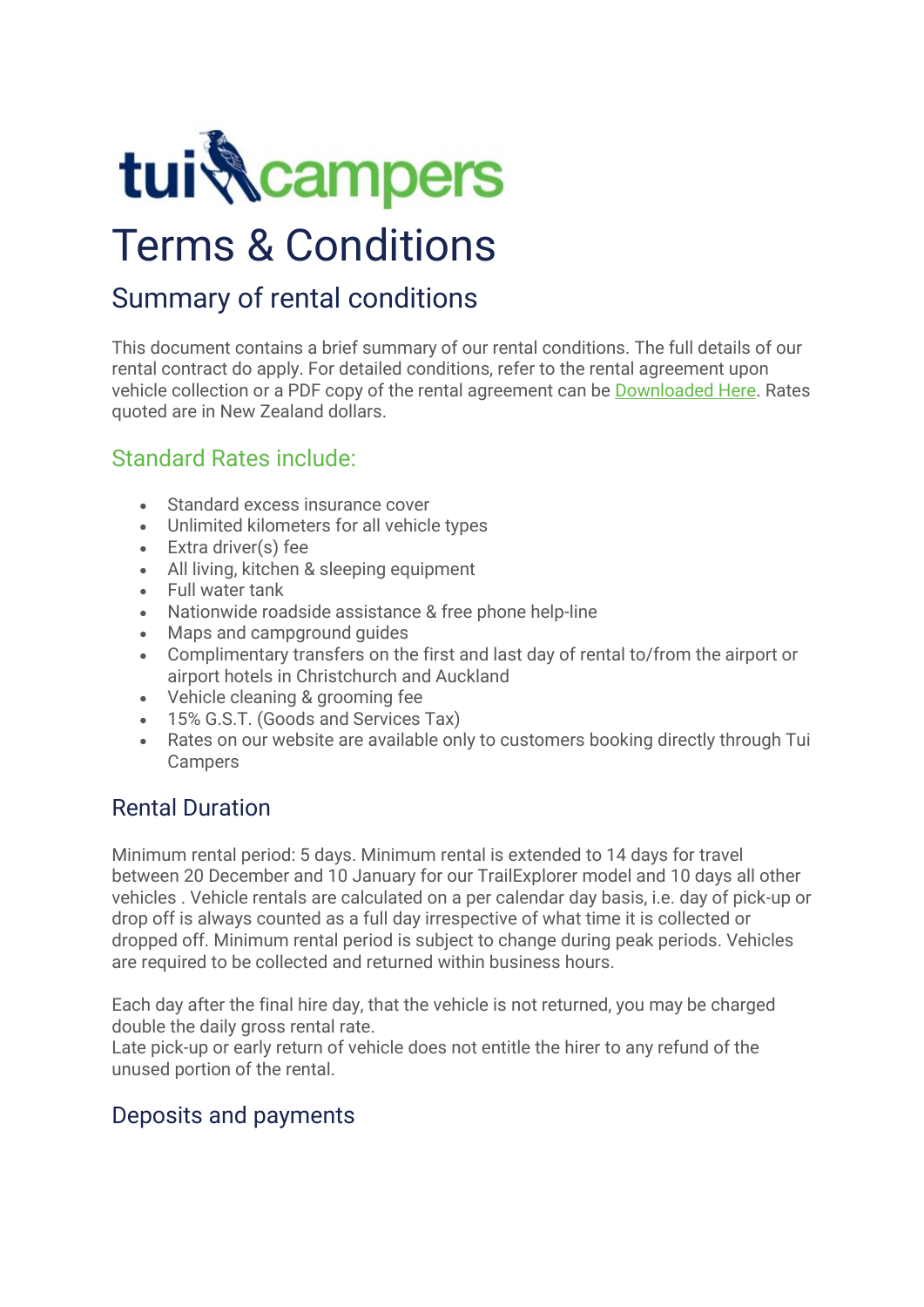At time of booking a non-refundable deposit of NZ\$500 is payable. The balance is due 28 days prior to commencement of the hire. If the balance is not received 28 days prior, Tui Campers reserves the right to treat the booking as cancelled.

## Credit Cards

We only accept Visa/MasterCard Debit/Credit card. These cards will incur an additional 2% surcharge on any transaction. The following fee apply for the rental and any additional products (irrespective of chosen account e.g. savings, credit, etc.)

## Payment at Branches

For security reasons we do not accept cash at our branches. We accept credit card and debit card for charges paid on rental pick-up and drop-off.

## **Branches**

Tui Campers has branches close to Auckland and Christchurch Airports. Pick ups to Queenstown Airport, Dunedin Airport, Wellington Airport, Picton Ferry Terminal, Nelson Airport and the Greymouth Train Station are available on application for a relocation fee of NZ\$600 prior arrangement only. Operational times are restricted by travel limitations and by bus/air/train times. This service is only available for the hire of Tui or Freedom Campers vehicles only.

## Office Hours

Monday to Saturday\* 9:00am - 4:00pm Vehicle Collection Hours 9.30am - 3.00pm

\*Open Sundays during the September school holiday period.

#### All branches are closed on Christmas Day (25 December) and New Years Day (1 January), Waitangi Day (8 February) Good Friday (2 April).

The latest vehicle collection time from the depot is 3pm, so please consider your hire start date with this in mind if your flight arrival does not allow sufficient time to be at the depot by these times. A \$50 late collection fee can be pre arranged if you cannot arrive before this time. This is not guaranteed and applies only within 1 hour after closing time if agreed.

## Pick Up/Drop Off Locations

Tui offers conveniently located New Zealand campervan rental depots on the North and South Islands. Not only do we offer one way rentals between these locations, we also provide free airport transfers to our Auckland or Christchurch branch for your convenience.

## Auckland Depot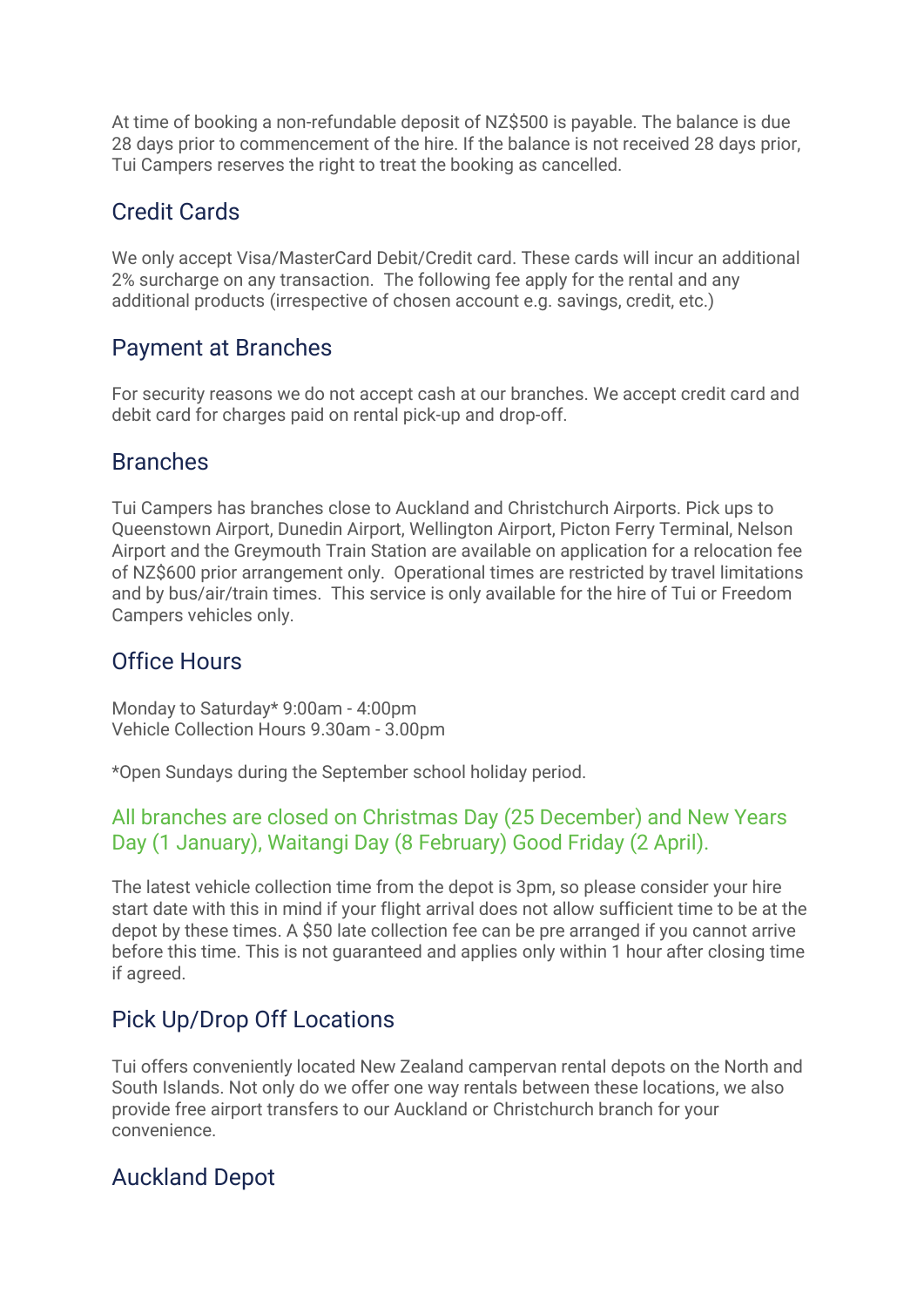- 142 Robertson Road, Mangere East, Auckland
- Free phone 0800 324 939
- Phone + 64 9 275 3778

# Christchurch Depot (Head Office)

- 520 Wairakei Road, Burnside, Christchurch
- Free phone 0800 324 939
- Phone + 64 3 359 7410 Fax +64 3 359 4132
- Email: [info@tuicampers.co.nz](mailto:info@tuicampers.co.nz)
- Website: [www.tuicampers.co.nz](http://www.tuicampers.co.nz/)

## Remote Location Pick Ups (Non Depot)

**Wellington Airport - Picton Ferry - Nelson Airport - Greymouth Train Station - Queenstown Airport - Dunedin Airport**

PLEASE NOTE that a surcharge of NZ\$600 applies per pick up and/or drop off in these locations and times may be restricted.

Please note the following requirements regarding a remote location service:

- 7 day minimum hire period applies.
- Pick ups only, no service for drop offs unless the option 2 excess reduction is taken.

## Taxes

Our rates include GST of 15%.

#### **Insurance**

The vehicle has comprehensive insurance cover in case of accident damage or loss of contents (excluding personal belongings). The hirers liable up to the excess/deductible for the cost of damage to third party property or to the rented vehicle, including single vehicle accident, windscreen and tyre damage, overhead and underbody damage, towing and recovery costs, theft, fire, break in or vandalism. The Liability applies in respect of each claim, not per rental. In addition to the Liability, and where our Bond Waiver has been purchased, an administration fee of \$150 will be charged per claim. Otherwise, the fee is \$450.00 per claim.

#### Bond

When you collect your vehicle we take an impression of your credit card as the bond for your excess/deductible. This is the insurance excess for any single accident which may occur during your holiday. The impression of your credit card covers your accident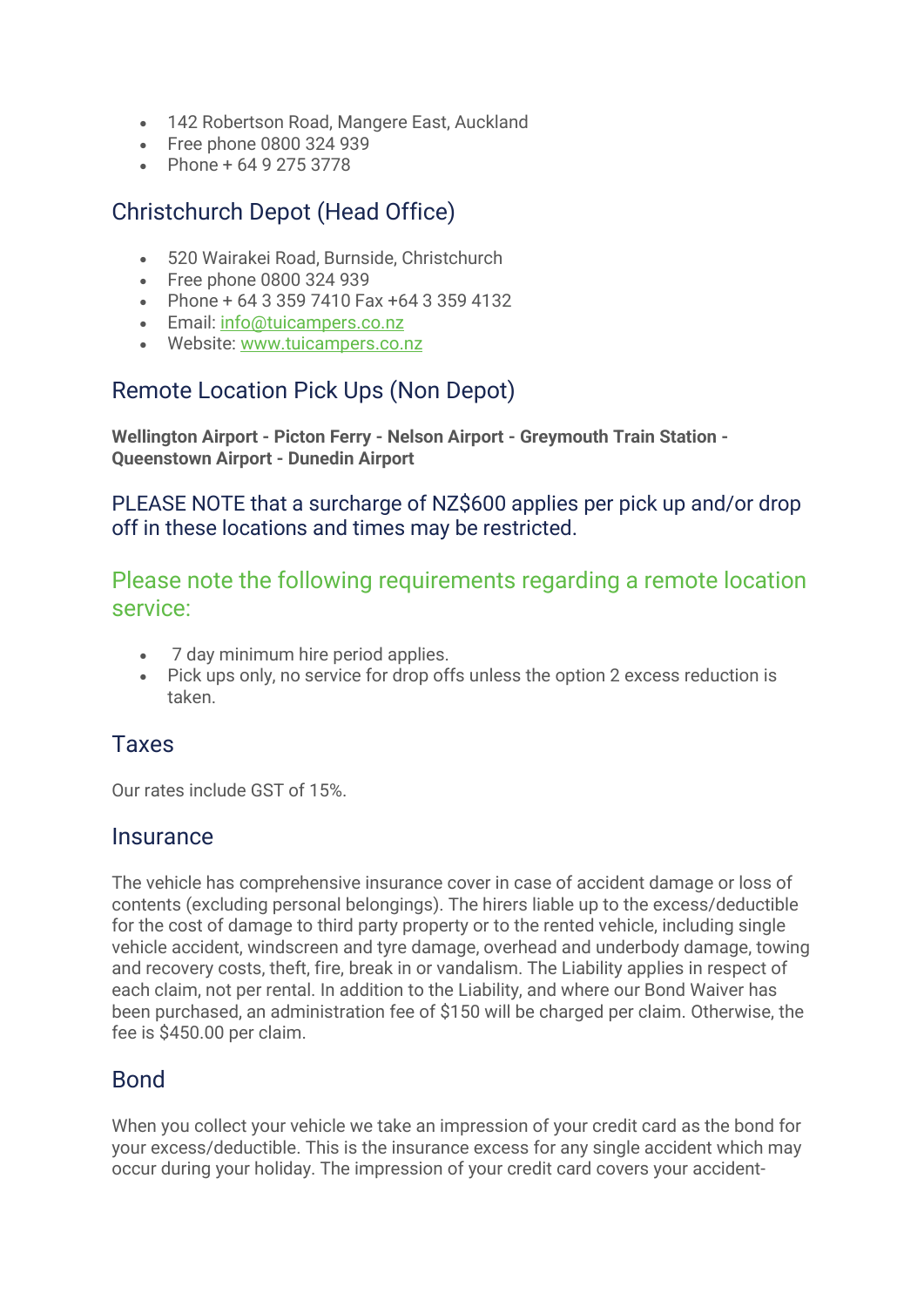damage bond liability plus any extra costs such as fuel fill-up, emptying of the toilet at the end of hire, or any traffic infringements, losses or breakages. A credit card imprint must be on all rental agreements and must be the credit card of the main hirer unless prior arrangements have been made. We do not deduct the bond from the credit card, but merely hold the authority to deduct it in the unfortunate event of an accident. Where a credit card is not available, a cash bond will be held by Tui Campers for 28 Days following hire.

**Please Note:** For customers who are using debit cards for the security deposit, due to the limitations within terms of use for debit cards these are treated as cash and the full excess will be debited unless the bond waiver is purchased and then a signed imprint will be taken

*Trail Seeker, Trail Adventurer, Bunkie and Trailexplorer* – There is an excess of NZ\$6,000 (NZ\$7,000 for drivers aged under 25 years) included within our standard rates.

*Trailfinder's 2/3 and 4+1, Deluxe Sleepervan -* There is an excess of NZ\$4,000 (NZ\$5,000 for drivers aged under 25 years) included within our standard rates.

## Optional Coverages

In addition to the insurance cover set out above, the hirer may also choose the Bond Waiver Insurance (BWI) options or Windscreen/Tyre Insurance (WTI) by so indicating on the Rental Document. The amount of that excess and the daily rate payable in respect of BWI is dependent upon the age of the hirer and the type of vehicle hired.

## Bond waiver/excess reduction Insurance (BWI)

The excess can be reduced by purchasing one of the following Reduction Options:

#### *Reduction Option 1:*

#### *Trail Seeker, Trail Adventurer, Bunkie and Trailexplorer* –

This option can be purchased by paying an additional NZ\$35 per day (NZ\$40 per day for drivers under 25 years) reduces excess to NZ\$2,500 and only a credit card imprint is required. Maximum charge is for 50 days.

#### *Trailfinder's 2/3 and 4+1, 4WD Bushcampers and Deluxe Sleepervan –*

This option can be purchased by paying an additional NZ\$25 per day (NZ\$30 per day for drivers under 25 years) reduces excess to NZ\$1,800 and only a credit card imprint is required. Maximum charge is for 50 days.

#### *Reduction Option 2:*

#### *Trail Seeker, Trail Adventurer, Bunkie and Trailexplorer* –

This option can be purchased by paying an additional NZ\$60 per day (NZ\$65 per day for drivers under 25 years) reduces excess to NZ\$0 and only a credit card imprint is required. Maximum charge is for 50 days.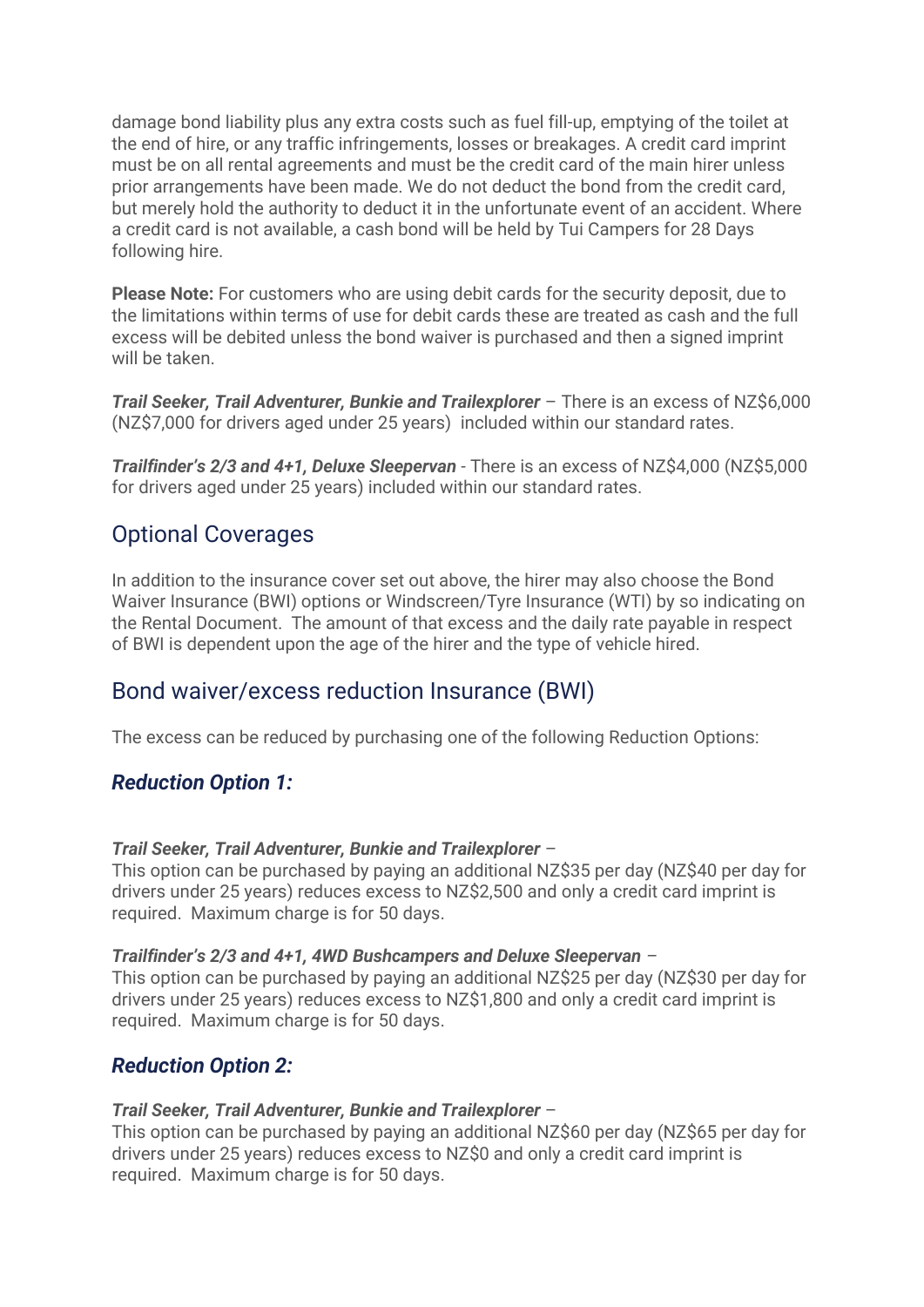#### *Trailfinder's 2/3 and 4+1, 4WD Bushcampers and Deluxe Sleepervan –*

This option can be purchased by paying an additional NZ\$45 per day (NZ\$50 per day for drivers under 25 years) reduces excess to NZ\$0 and only a credit card imprint is required. Maximum charge is for 50 days.

#### Tui Campers strongly recommends our customers to take the bond waiver insurance to minimise excess exposure and travel with peace of mind.

## **Inclusions**

#### Reduction Option 2 cover includes the following extras:

- Free hire of the following accessories which are;
	- o GPS
	- o Baby seat and/or child booster seat (on request)
	- o Picnic Table and Chairs (one chair for each person travelling)
	- o Snow Chains (on request)
- Zero excess (subject to exclusions below)
- One windscreen replacement, multiple windscreen chip repairs and two tyre replacements
- Pre-purchased LPG bottle
- Road Tolls
- Lost/damaged key replacement costs
- Toilet chemical Starter Kit

## **Exclusions**

#### Bond waiver does not cover:

- Any water related damage, which includes but is not limited to: a) Any vehicle submersion.
	- b) Creek or river crossing.
	- c) Driving through low plain flooded areas.
	- d) Beach driving.
- Personal belongings: We recommend the hirer does not leave valuables in the vehicle.
- The terms of the rental agreement are breached. The hirer will be responsible for the total cost of any damage. This will also include any damage caused by wilful misconduct (e.g. sitting or standing on the bonnet or roof of the vehicle) and driving under the influence of alcohol or drugs.
- The incorrect use of fuel (fuel being diesel or petrol). The hirer will be responsible for any associated cost.
- The cost to retrieve or recover a vehicle which has become bogged.
- The cost to replace keys, which have become lost, or retrieval of keys, which have been locked in a vehicle. (included in Reduction Option 2)
- Driving on restricted roads.
- Damage is caused to the vehicle by the use of snow chains
- Damage is caused due to fuel being placed in the water tank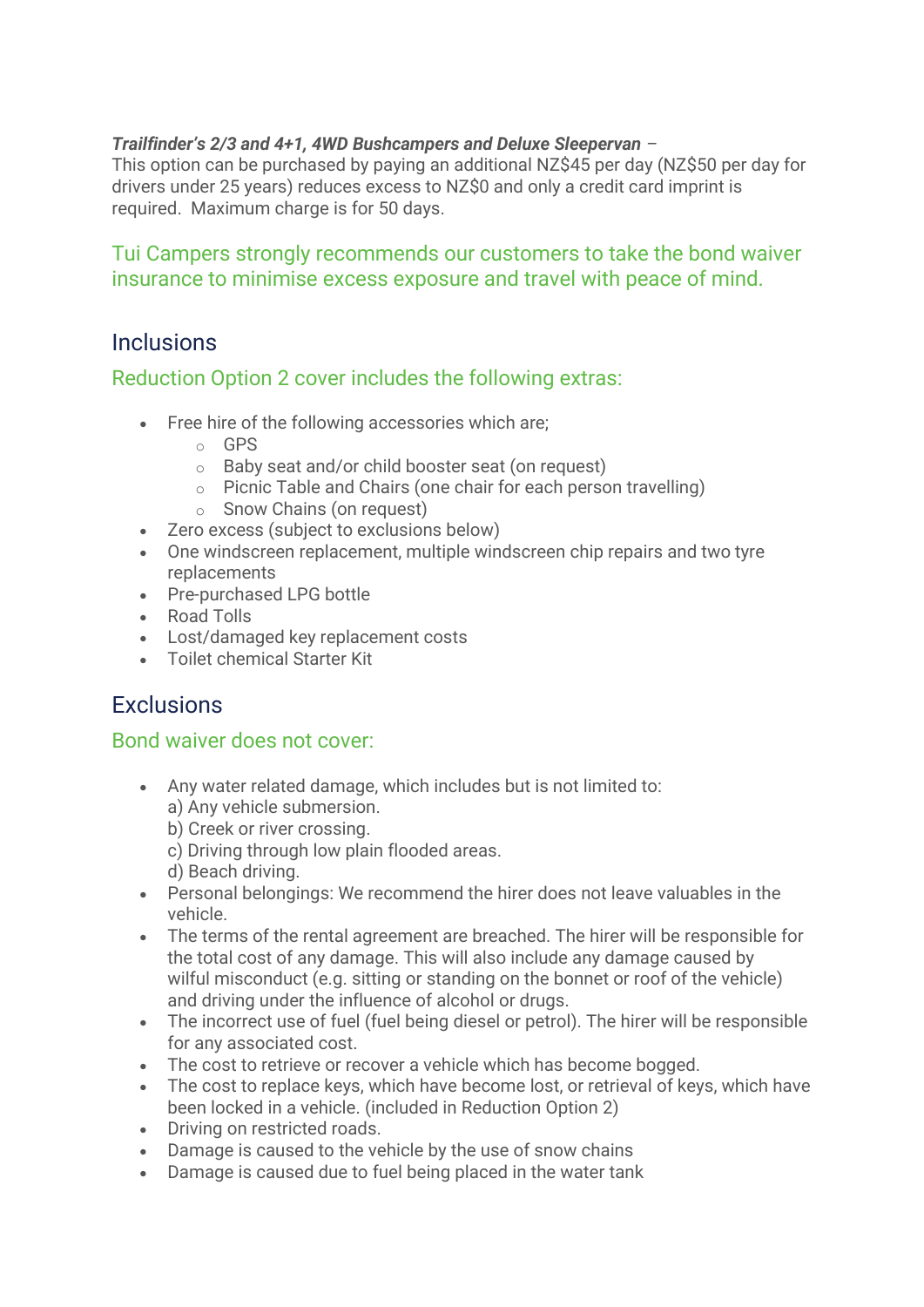# Windscreen/Tyre Insurance (WTI)

This option can be purchase by paying an additional \$9 per day to provide protection for damage to the front windscreen and tyres. Included is two tyre replacements, multiple tyre punctures, one windscreen and multiple windscreen chips.

Please note that Excess Reduction is completely optional and can be decided upon collection of your vehicle. This additional insurance only covers you for one incident where after your standard excess applies. You can apply to purchase this cover for the remaining days of your hire. Where Bond Waiver is not taken or Reduction Option 1 then the Bond can be refunded after we have the repair costs for any damage to our vehicle AND not before one month after the hire ends to cover any late notification of damage to 3rd party property that the hirer may not have disclosed.

#### Number of Claims:

Each insurance policy can only have one individual claim made by the hirer. The policy is cancelled after each accident and all payments are forfeited. Tui Campers reserves the right to agree to a renewal of any insurance policy or to cancel the hire at the hirers cost.

## Road User Charges related to Diesel Vehicles

The New Zealand government imposes a road user charge on users of diesel vehicles. The Customer must therefore pay a road user charge recovery fee on return of the Vehicle to Tui. The road user charge recovery fee payable by the Customer will be calculated on return of the Vehicle based on the kilometres travelled during the hire and the category of Vehicle booked by the Customer.

The vehicle rates per 100kms are as follows

- 4+1 Trailfinder, Bushcamper, 2 Berth S/T, 4 berth bunkie \$7.40
- TrailExplorer 6 berth \$7.80

We reserve the right to amend the Road User Charge Recovery Fee in response to changes in Government Road User Charges.

#### Accessories

Accessories are available to hire from Tui Campers. It is best to pre order these to guarantee availability. You can still order the accessories at pick up but your first choice may not be available. Please note the hirer is fully liable for all costs if the accessories are lost, damaged or stolen regardless of what excess reduction option was taken.

## Transfer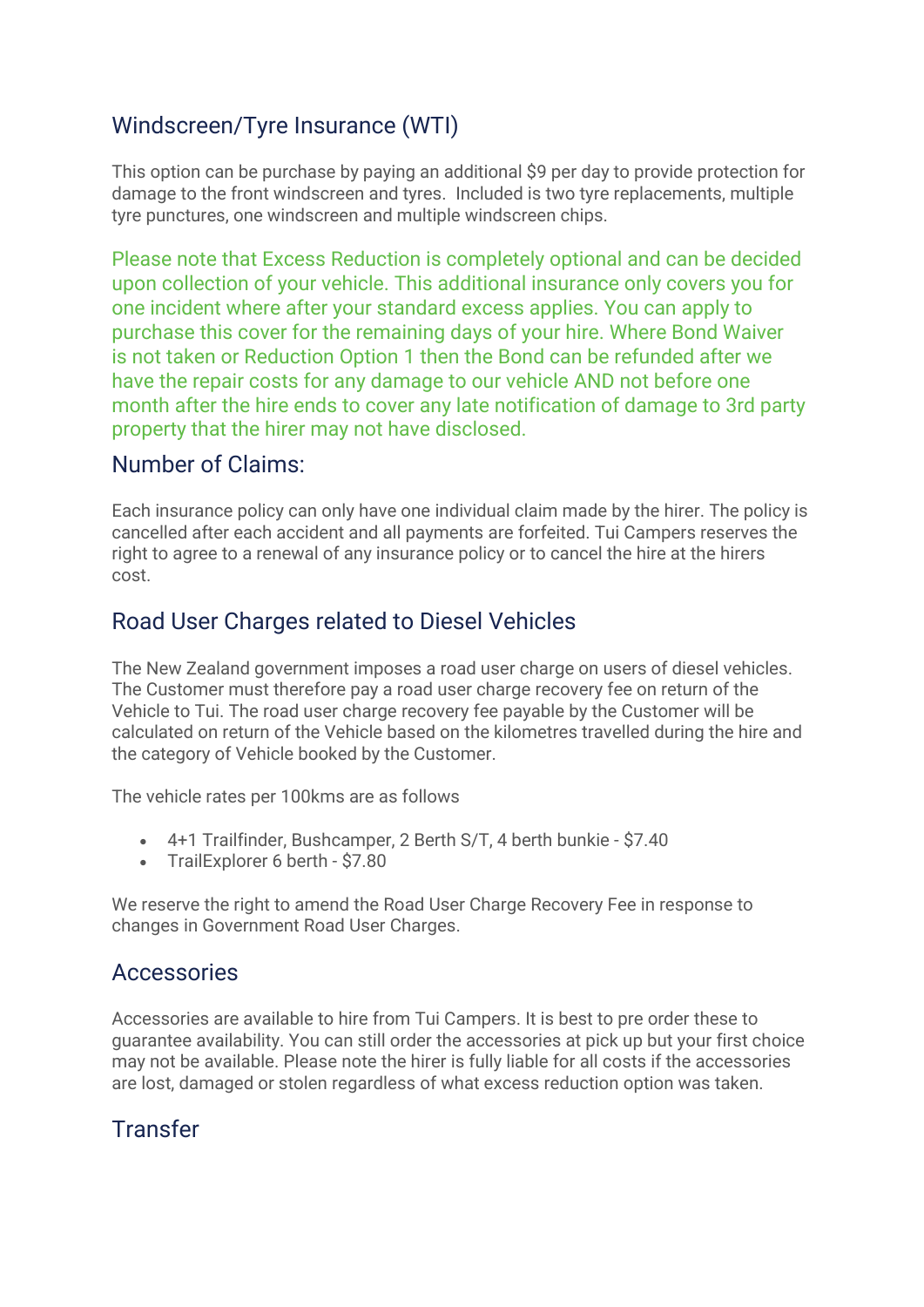Vehicles must be collected and returned to our branches (not airports unless a relocation has been agreed to). A transfer to the Tui Campers branch from the Auckland and Christchurch Airport and vice versa is provided free of charge. This also includes airport area accommodation. Please advise surname, reservation number, arrival terminal or hotel name and number of passengers requiring collection when you contact us. Our courtesy collection is normally within 30 minutes and operates up to 1 hour prior to close. Transfers do not apply for relocation pick ups and drop offs in places like Queenstown, Nelson, Picton, Wellington, Dunedin or Greymouth.

#### Exchange rate/currency variations

All credit card transactions are conducted in New Zealand dollars. Due to exchange rate fluctuations there could be some variance in the amount refunded compared to the amount initially charged. We do not accept any liability for variances up or down. Refunds by credit card can take up to 15 working days depending on the renter's financial institution.

## Driver's licence, minimum age and additional drivers

A valid full (non-provisional) national drivers licence is required. Non-English language national drivers licences must be presented in conjunction with an official translation or valid international drivers licence. The minimum age is 21 years. Additional drivers must meet all Tui Campers rental requirements, be at the depot at time of vehicle pickup with their driver's license and sign the rental agreement.

## General equipment

Each vehicle is supplied with complimentary general equipment (such as pegs and clothes line, dustpan/brush, fire extinguisher and bucket/hose).

## Kitchen and personal kits

Each vehicle is supplied with complimentary living equipment (such as bedding, cooking equipment, eating utensils, bath and tea towels.)

## Maps and campground guides

Each vehicle is supplied with a complimentary road atlas as well as campground guides.

#### Vehicle consultation

On pick up of the vehicle our staff will provide a complimentary vehicle consultation. This includes an explanation of all the interior and exterior features of the vehicle as well as driving tips.

## Smoking and animal restrictions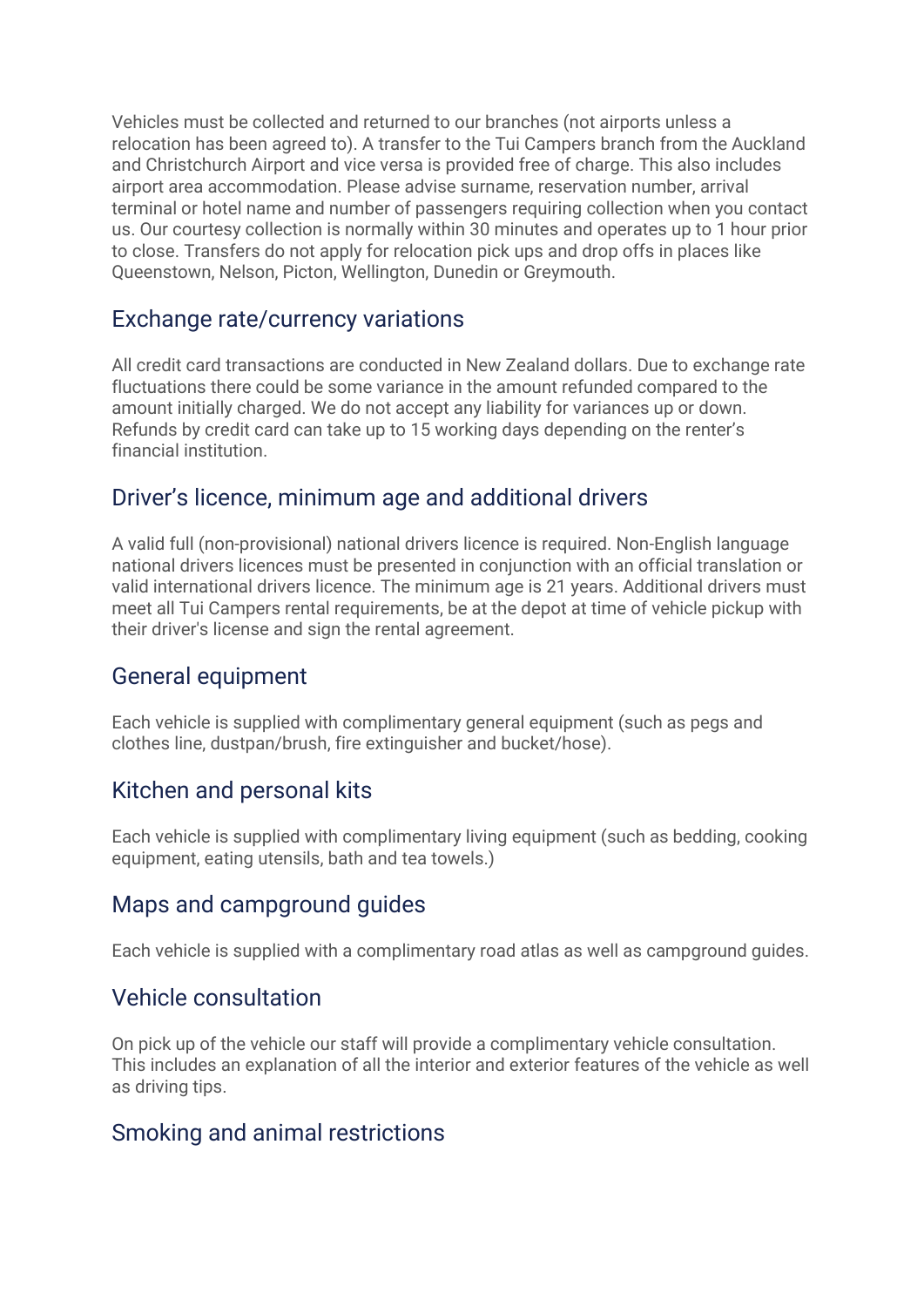Smoking in Tui Campers vehicles is strictly prohibited, and offenders will be charged a fume removal fee of NZ\$500. Animals are also not permitted in any Tui Campers vehicle and the same cleaning fee will apply.

## L.P. gas refill service fee

#### A service fee is payable on pick up of the vehicle (free if Reduction Option 2 is purchased):

- \$28 Hitop Campervans, 2 Berth Shower Toilet Campers and Bushcampers
- \$38 4 and 6 Berth Motorhomes

The gas bottle(s) is supplied full. The gas bottle can be returned empty to Tui at the completion of the rental. This is a compulsory fee and if the hirer chooses not to use the gas bottle the fee is non refundable.

# Additional equipment for hire

Please browse our [accessories](https://www.tuicampers.co.nz/Accessories/) for great rental rates on outdoor BBQ's, outdoor furniture, solar showers, GPS and other great products for camping in comfort and style.

## \*Please note the legal requirement in NZ for child restraints:

## All children aged under 7 years old

- Must be properly restrained by an approved child restraint.
- They must not travel in the car if you can't put them in an approved child restraint.
- Children aged from birth to approximately four years (birth-18kg) must use a child seat
- Children aged between four and seven years (15-36kg) must use a booster seat
- All child restraints must comply with the standards approved in New Zealand

## Hiring a child or booster seat or bringing your own

- Child restraints are available for hire for NZ\$40 per hire. To ensure available stock it is recommended that child restraints are requested at time of booking
- An AU/NZ Standard, European Standard or American Standard restraint that complies with New Zealand law is acceptable to use in New Zealand

# Where your child can sit

- Baby or booster seat cannot be fitted in 2 berth shower/toilet Trail Seeker campers.
- International best practice recommends the use of an appropriate child restraint (or booster seat) until your child reaches 148 cm tall or is 11 years old. Child restraint and medical professionals recommend that you keep your baby in a rear-facing restraint until as old as practicable, at least until they are 2 years of age.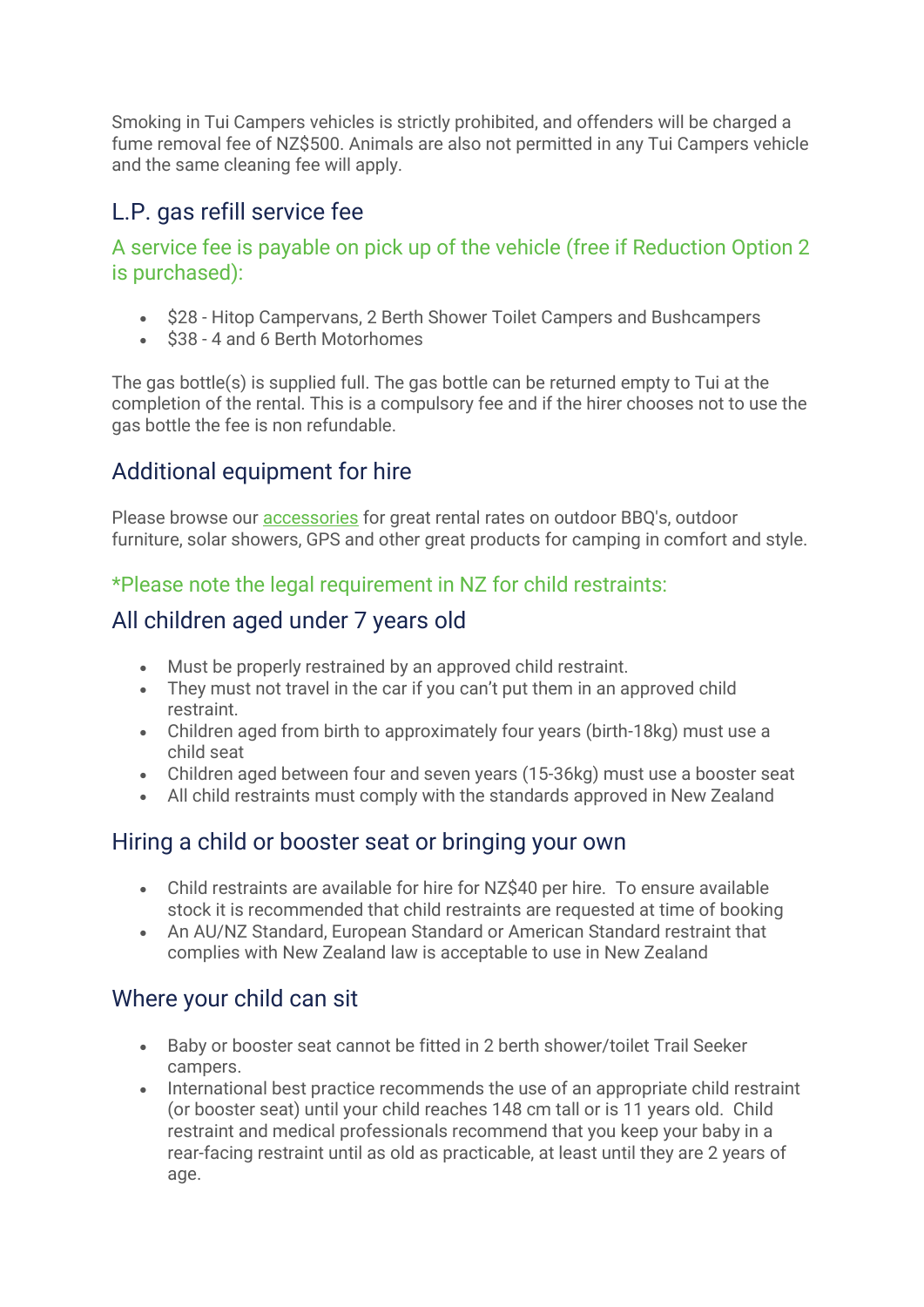## Multiple rentals

Consecutive rentals can be combined to qualify for a long-term discount rate. Rentals in [Tasmania](https://www.tasmaniacampers.com.au/) (Australia) and New Zealand can be combined to obtain a long-term discount rate, providing travel is within a 3 month period. If drop off of a vehicle and pick up of a new vehicle occurs on the same day then a day each will be charged per respective vehicle. Multiple rentals are treated as separate rentals under the one way fee and minimum rental period conditions.

## Ferry reservations

The two main islands of New Zealand, the North Island and South Island, are separated by sea and require a ferry trip. If you wish to hire from Auckland to Christchurch or vice versa you will require a ferry. The ferry trip takes approx. 3.5 hours and there are several sailings per day in each direction.

During the peak tourist months, November to March, reservations are highly recommended. Ferry pricing is based on the length of the campervan/motorhome. Please consult our vehicle pages for the length of the vehicle.

Reservations are easy to arrange directly on the internet. We are not agents for the ferry companies but we are happy to book on your behalf using your credit card details as only a New Zealand server can access the cheaper fares on the [Interislander.](http://www.interislander.co.nz/) However as we charge \$25 for our time. You may wish to check out the [Bluebridge](http://www.bluebridge.co.nz/) which does not have the same restrictions and you may find their prices competitive

## Travel restrictions

Tui vehicles can only be driven on public roads sealed/unsealed. No vehicle is to be driven on the following roads: Skippers Canyon Road in Queenstown, Ball Hutt Road near Mount Cook, 90 Mile Beach in Northland, Cape Colville to Port Jackson Road in **Coromandel** 

Vehicles are not permitted on all ski field access roads in both the North and South Islands from 01 June to 31 October. This means you cannot drive your vehicle up to a ski field car park and/or any part of the access road to the ski field. You will be responsible for all damage if travelling on these roads.

# Change of drop off destination

If the renter wishes to change the drop off destination after the rental has commenced, they first must obtain authorisation from Tui Reservations in Christchurch. Subject to the change being approved, a minimum additional charge of \$750 may apply.

## Rental extension

If the customer wishes to extend the rental whilst on hire, they must first obtain authorisation from Tui Campers in Christchurch who will advise of the additional costs.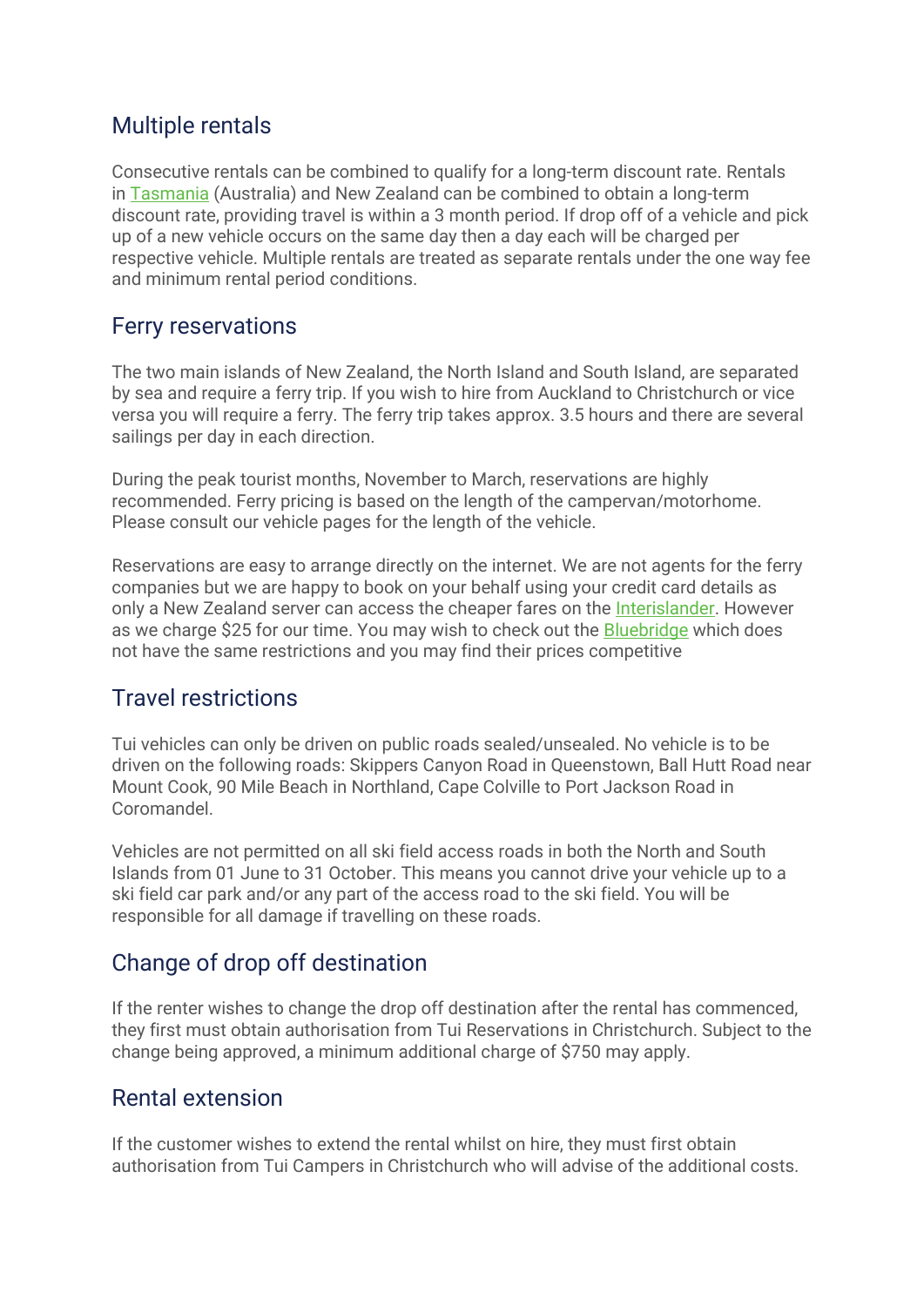Rental extension is subject to fleet availability. The extra cost (gross rate) of an extended rental must be paid by credit card over the telephone or at a Tui Branch immediately on confirmation of the rental extension.

Failure to obtain authorisation will result in the renter maybe being charged double the daily gross rental rate.

#### Calculation errors

Tui Campers will not honour calculation errors. Should a calculation error occur Tui Campers will charge for the shortfall.

#### Repairs

Although we run late model vehicles, it may happen that small repairs are required.

Repairs up to NZ\$100 may be affected without authorisation and will be reimbursed upon presentation of a receipt. For amounts over NZ\$100, Tui will need to be informed in advance. Repairs will be approved provided the customer was not directly responsible for the damage. Receipts must be submitted for any repair or the claim will not be paid.

#### Customer care on road assistance

Any problems associated with the vehicle, including equipment failure, must be reported to Tui Campers as soon as possible and within 24 hours in order to give Tui Campers the opportunity to rectify the problem during the rental. Failure to do so will compromise any claims for compensation. Tui Campers do not accept liability for any claims submitted after this period.

## Infringements and administration fees

Tui Campers reserves the right to charge the hirer for any speeding, toll way or parking fines and/or vehicle damage including third party property damage not reported on return of the vehicle. In addition to these costs, Tui Campers reserve the right to charge for associated administration costs for processing the fines (irrespective of excess) and/or all insurance claims in the event of the customer not having a NIL excess. In addition to the costs associated per fine and/or insurance claim, an administration fee of \$60 will be applicable.

## Change of vehicle

Should the vehicle booked be unavailable through unforeseen circumstances, we reserve the right to substitute an alternative vehicle without prior notification and at no extra cost. This shall not constitute a breach of contract and does not entitle the hirer to a refund.

## Vehicle category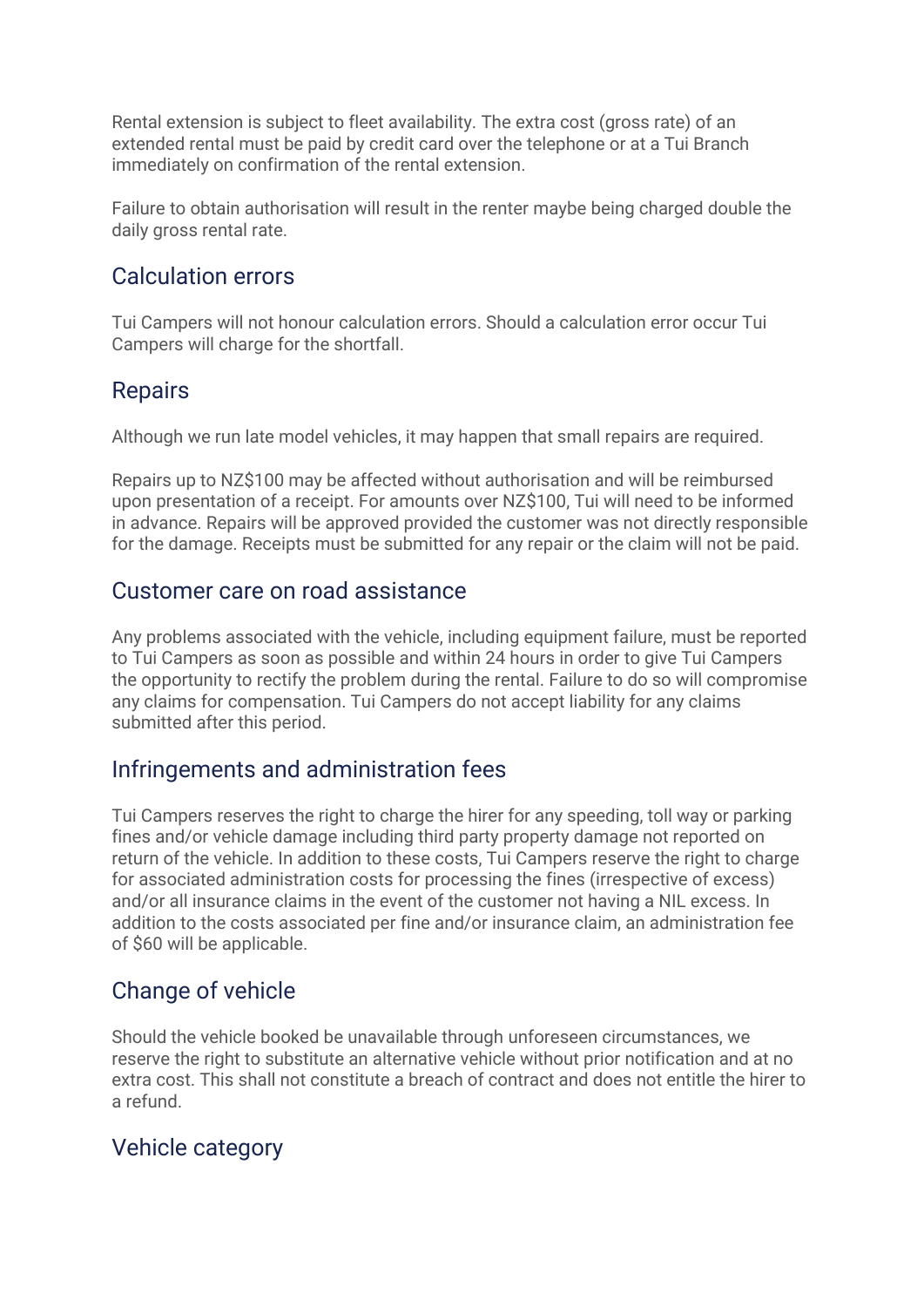Vehicles cannot be requested by make, model or year. Only by vehicle category.

## Voluntary downgrade

Should the renter decide to take a lesser vehicle than booked within 14 days of pick up or during the rental then they will not be entitled to any refund.

## Limit of liability

In the event of no alternative vehicle being available to the renter, our liability is limited to a refund of the hire charge or in the case of mechanical failure (unless caused by the renter) the remainder of the hire period.

## One way hires

Where pick-ups originate from North Island and return in South Island and the pick-up is between:

– 1 April and 30 September – a one way fee of NZ \$100.00 applies.

– 1 October and 31 March – a one way fee of NZ \$200.00 applies.

Where pick-ups originate from South Island and return to North Island and the pick-up is between:

- 1 April and 30 September no one way fee applies.
- 1 October and 31 March a one way fee of NZ \$100.00 applies

It's is possible to commence your hire in Auckland or any other North Island location and finish it in Christchurch or any other South Island location (or vice versa) if the rental period is a minimum of fourteen (14) days .

One way hires of shorter duration are subject to availability. Please enquire.

## On-road assistance - mechanical faults

The liability of Tui Campers extends to either replacing your vehicle with a similar one, or refunding your hire charge for any days you lose the total use of the vehicle. If the vehicle has any mechanical failures these problems must be reported to Tui Campers as soon as possible in order to give Tui Campers the opportunity to rectify the problems during the rental. The hirer is not entitled to any refund at the end of the hire period unless Tui Campers has been advised of the problem earlier, and has been given the opportunity to rectify the situation. Tui Campers does not accept any liability for any claims made after this point. Tui Campers is not liable for any delay in repair caused by the breakdown occurring on a weekend or a public holiday. A refund can be requested if the breakdown has directly caused a delay in travel of 48 hours or more, if the delay is less than 48 hours in one location Tui Campers can deny the refund request at its own discretion.

All Tui vehicles are covered by the Automobile Association (AA) 24 hour roadside assistance service for any vehicle related breakdowns. In the event that you need roadside assistance, please call the AA free phone number 0800 22 27 39. Please give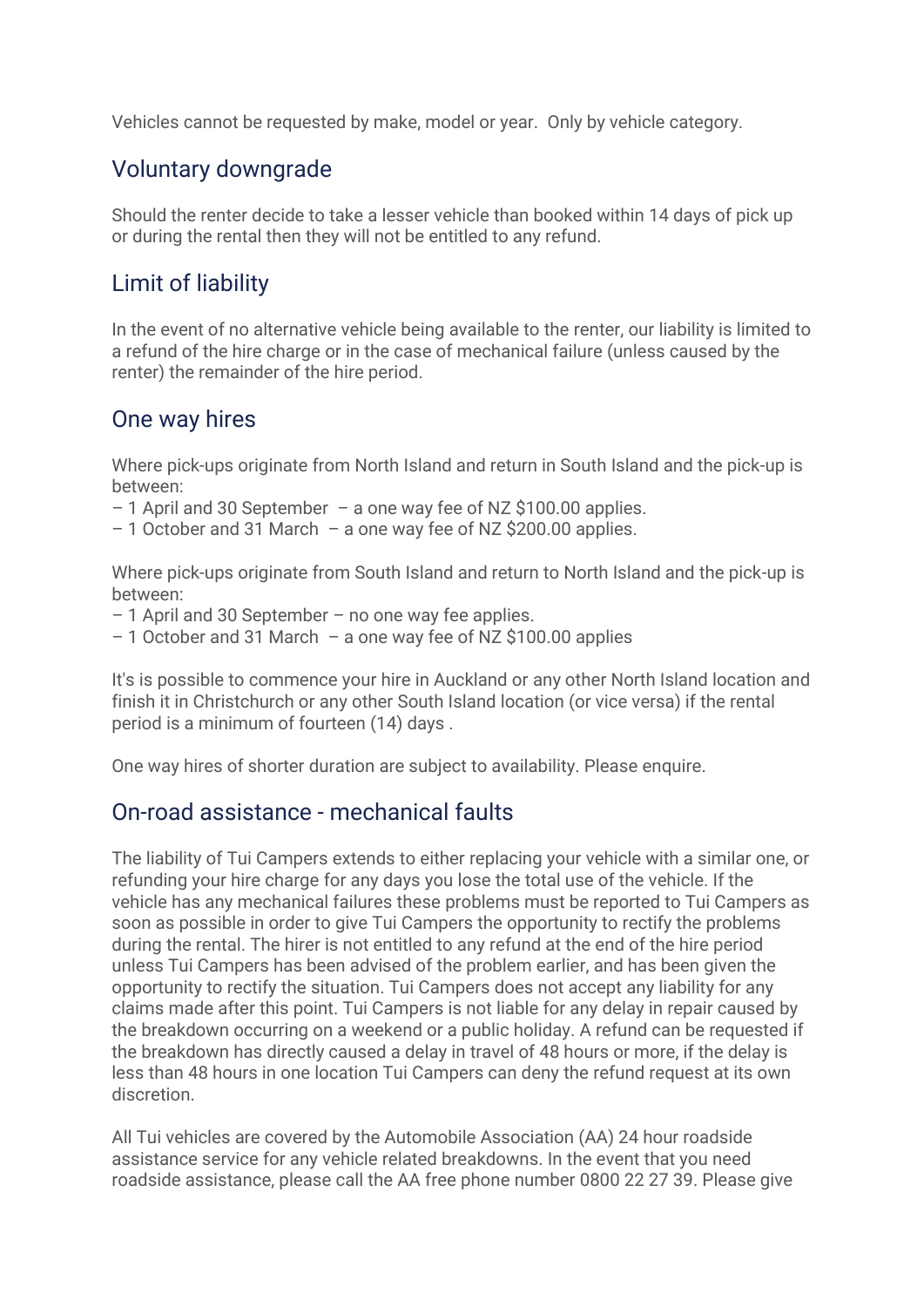them your car registration plate number and provide and directions to help them locate you.

If the AA are unable to assist you, please contact us on 0800 324 939.

IMPORTANT NOTE: For non-mechanical (driver error) call outs, you will need to pay the applicable fee directly to the AA prior to their attendance.

Mechanical breakdowns covered by the AA Roadside Assistance service include the following:

Engine faults. Electrical faults. Cooling system. Vehicle recovery.

For all Non-Mechanical breakdowns, the Automobile Association will charge you the relevant call out fees. Non-mechanical breakdowns include, but are not limited to, the following:

Running out of fuel.

Refilling the vehicle with the incorrect fuel (i.e. putting petrol in instead of diesel). Damage to wheels and/or tyres.

Losing the keys or locking them inside the vehicle.

Having a flat battery due to the ignition or lights being left on.

A breakdown as a result of damage caused in an accident, including salvage.

#### Maintenance and repairs - equipment faults

The hirer shall take all reasonable care to ensure that the vehicle is properly maintained. This shall include regular checks to the oil, water and batteries. The hirer shall be liable for any cost associated with the incorrect use of fuel (fuel being diesel or petrol), including putting fuel in the water tank. The failure of accessories such as TV, DVD, CD player, microwave, gas heater, air conditioning unit, fridge and hot water heater do not constitute a breakdown. Any problems associated with the vehicles equipment, must be reported to Tui Campers as soon as possible and within 24 hours in order to give Tui Campers the opportunity to rectify the problem. Failure to do so will compromise any claims as we cannot accept liability for any claims submitted after this period. Tui Campers will endeavour to facilitate on-road repairs however should the repair not be possible or fail the hirer is not entitled to a vehicle change or compensation. No alternative accommodation or food items will be paid for during down time.

#### **Cancellations**

Once a booking has been confirmed and a deposit paid the booking is considered live and is subject to the cancellation policy. The NZ\$500 deposit is forfeited if bookings are cancelled 29 days and over of departure.

- 29 days and over deposit retained
- 20 29 days 20% of total reservation cost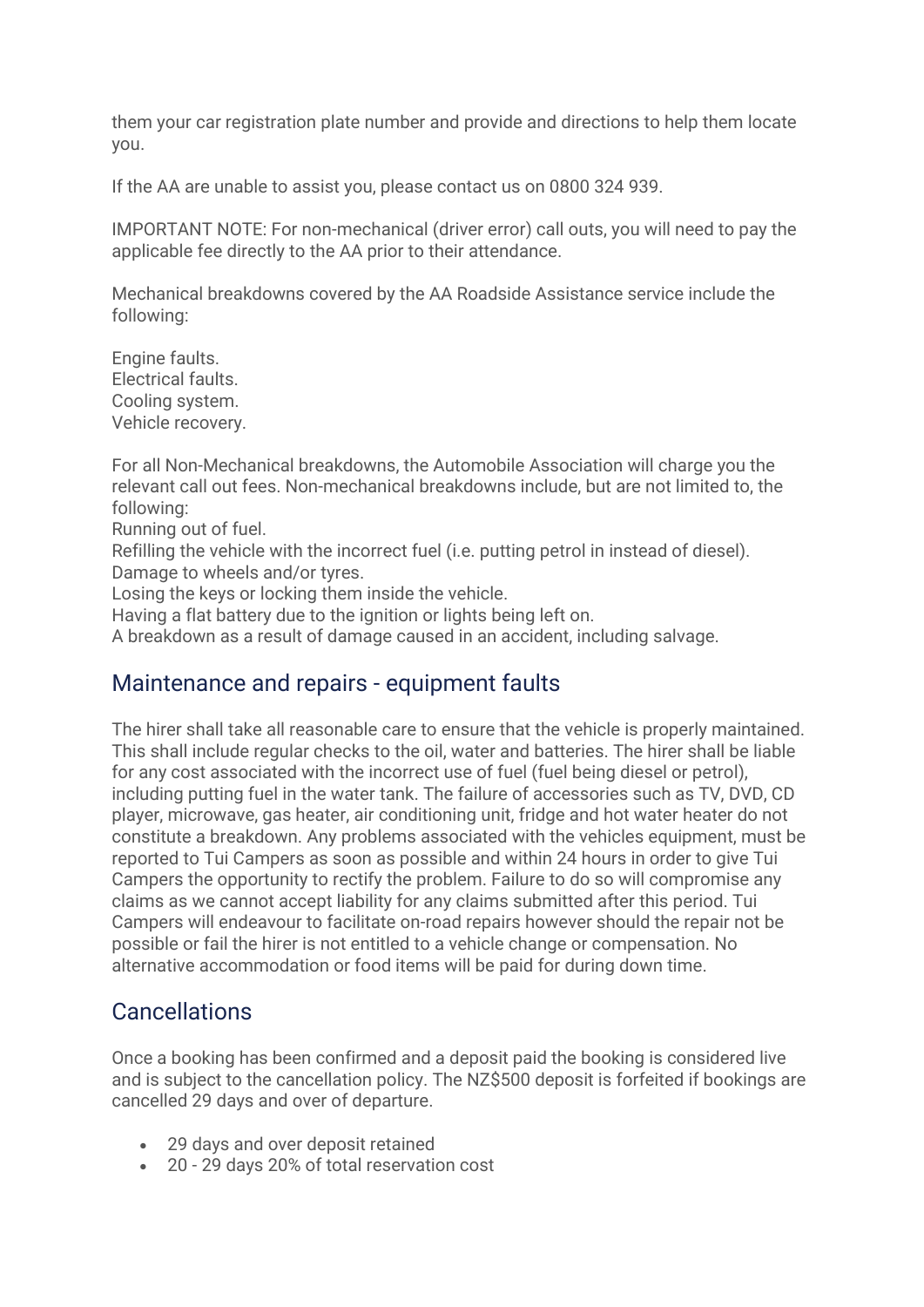- 10 19 days 40% of total reservation cost
- 1 9 days 75% of total reservation cost
- No Show 100% of total reservation cost.

In all cases the minimum amount retained is the deposit.

#### COVID-19 Cancellations: For new bookings made after 1st May 2020, In the event that travel is affected because of a pandemic then the following will occur.

#### **Domestic**

Any booking cancelled due to Level 3 or 4 restrictions will be subject to a cancellation fee of \$100.00 which will partially cover our costs, or the full amount paid can be transferred to new dates without cancellation penalty.

During level 2 a doctors certificate must be produced for the above cancellation to apply.

#### **International**

1) Any booking cancelled up to 48 hours prior to pickup will be subject to a cancellation fee of \$100.00 which will partially cover our costs. The balance of the hire amount can be held for a future booking occurring within 18 months from opening of borders or refunded at any time. This will allow hirers the option to preserve the value of their money against adverse exchange rate fluctuations.

2) In order to qualify for this exception, the hirer will need to **provide medical proof** that the hirer is unable to travel because of infection or that they are not permitted to travel because of **Border restrictions**

For bookings made from 1st May 2020, you should take into account the risk of Coronavirus (COVID-19) and associated government measures. We advise you to closely follow any travel advice from your local government and health organisations, and we recommend reading all terms and conditions in regards to cancellations so that you understand the impact in case your travel plans need to change.

No refunds for cancellations made after the travel or travel date has commenced. If the vehicle is returned early for any reason whatsoever after travel has commenced then no refund is available.

# Booking amendments

- Amendments to increase the length of the booking can be made at no cost. Amendments to decrease the booking will be charged at a minimum of NZD\$60.00 provided the amendments occur at least 30 days prior to departure date.
- If rental dates are amended within 14 days of vehicle pick up, no refund will be made if the hire is shortened.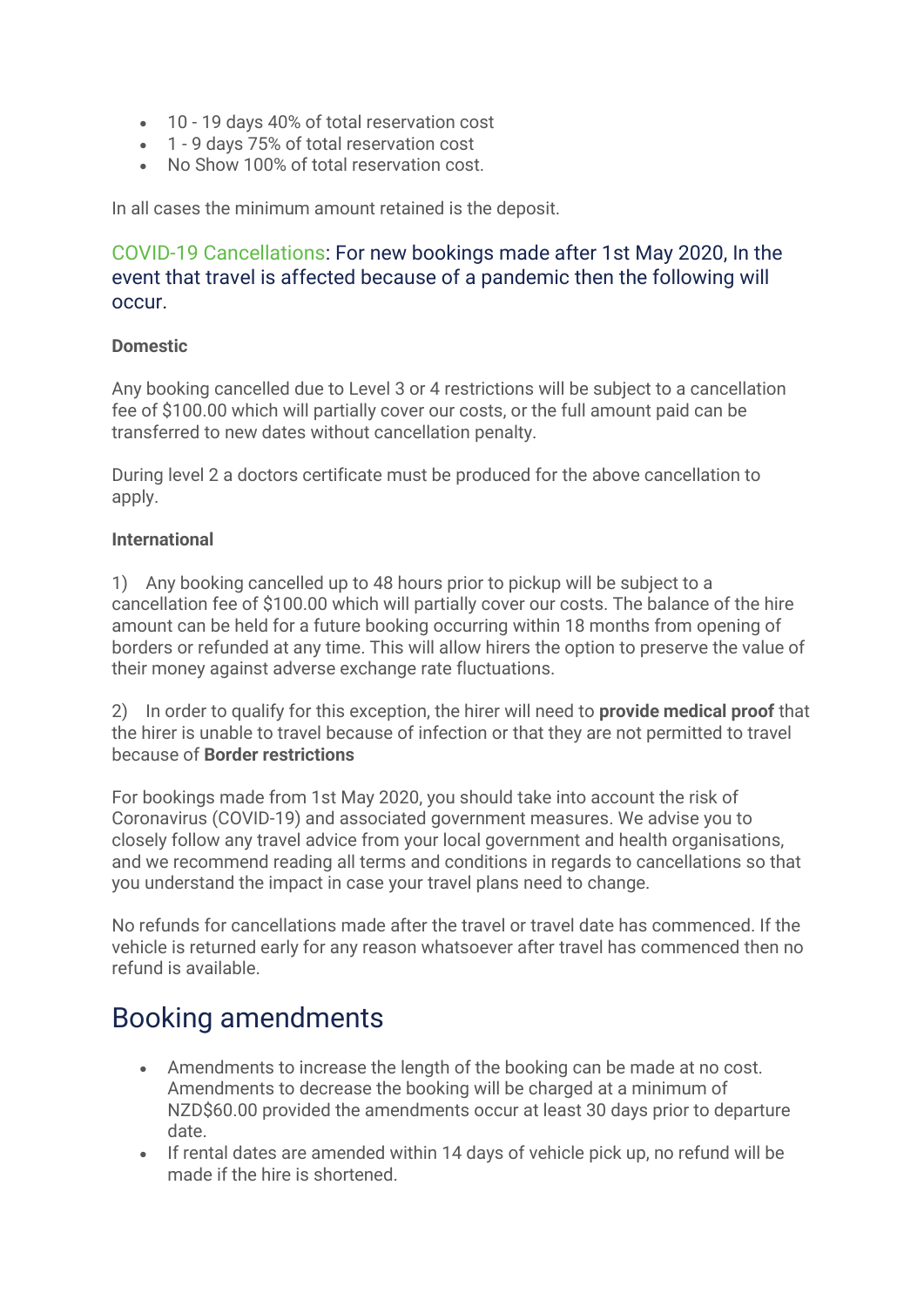- If the pick up or drop off rental location is amended within 14 days of vehicle pick up, a relocation fee may apply.
- Changes to the drop off rental location after the rental has commenced must be approved by Tui Campers. If approved a minimum charge of NZ\$750 may apply.
- Rental extension, whilst on hire, must be approved by Tui reservations. The extra cost must be paid on confirmation of the rental extension.

## Extra Fees

- A compulsory Toilet Chemical Starter Kit is charged at \$8 to all models. This is free if Reduction Option 2 cover is purchased.
- AdBlue diesel additive is charged at \$60 per hire to the Trail Adventurer 2+1.
- If the vehicle is not returned in an identically clean state as it was supplied, a fee of NZ\$200 will apply
- Public holiday vehicle collection and returns will incur a one off fee of \$60 to be paid at pick up. Tui Campers is open on the following public holidays: 2nd January, Waitangi Day, Good Friday, Easter Monday, ANZAC Day, Queens Birthday, Labour Day, Boxing Day, Auckland and Christchurch Anniversary days.
- If the toilet (where applicable) is not returned empty, a fee of NZ\$100 will apply
- If the waste tank (where applicable) is not returned empty, a fee of NZ\$100 will apply

# Refunds

Regretfully, no refunds can be given for any unused portion of your holiday. However, your travel insurance may in some circumstances cover the unused portion. Refunds for hires paid and cancelled prior to pick up will be subject to our cancellation policy. If it is determined that a refund is due, Tui Campers will process the refund back to the original credit card charged, or online if the payment was made by direct debit. All refunds will be made in NZ\$ and Tui Campers does not accept any liability for currency exchange rate fluctuations. Refunds are processed once a week.

# Fuel

All vehicles are supplied with a full tank of fuel at the start of hire, and must be returned with a full tank at the end of your hire otherwise a refuelling fee will apply. Hires are also liable for AdBlue diesel additive as required - \$60 per hire.

## Disclaimer

Illustrations and text in any of our brochures or website are a representation only of the vehicle depicted. Variances in the vehicles offered for rental may occur due to substitutions made by Tui Campers or modifications and/or upgrades to the vehicle design made by the manufacturer. Prices may be subject to change due to factors beyond the control of Tui Campers. Any changes in price affecting a client between the time of booking and payment received will be advised immediately. The company takes no responsibility for any detention, delay, loss, damage or injury that a hirer might experience no matter how it is caused or by whom. The company's rental agreement is